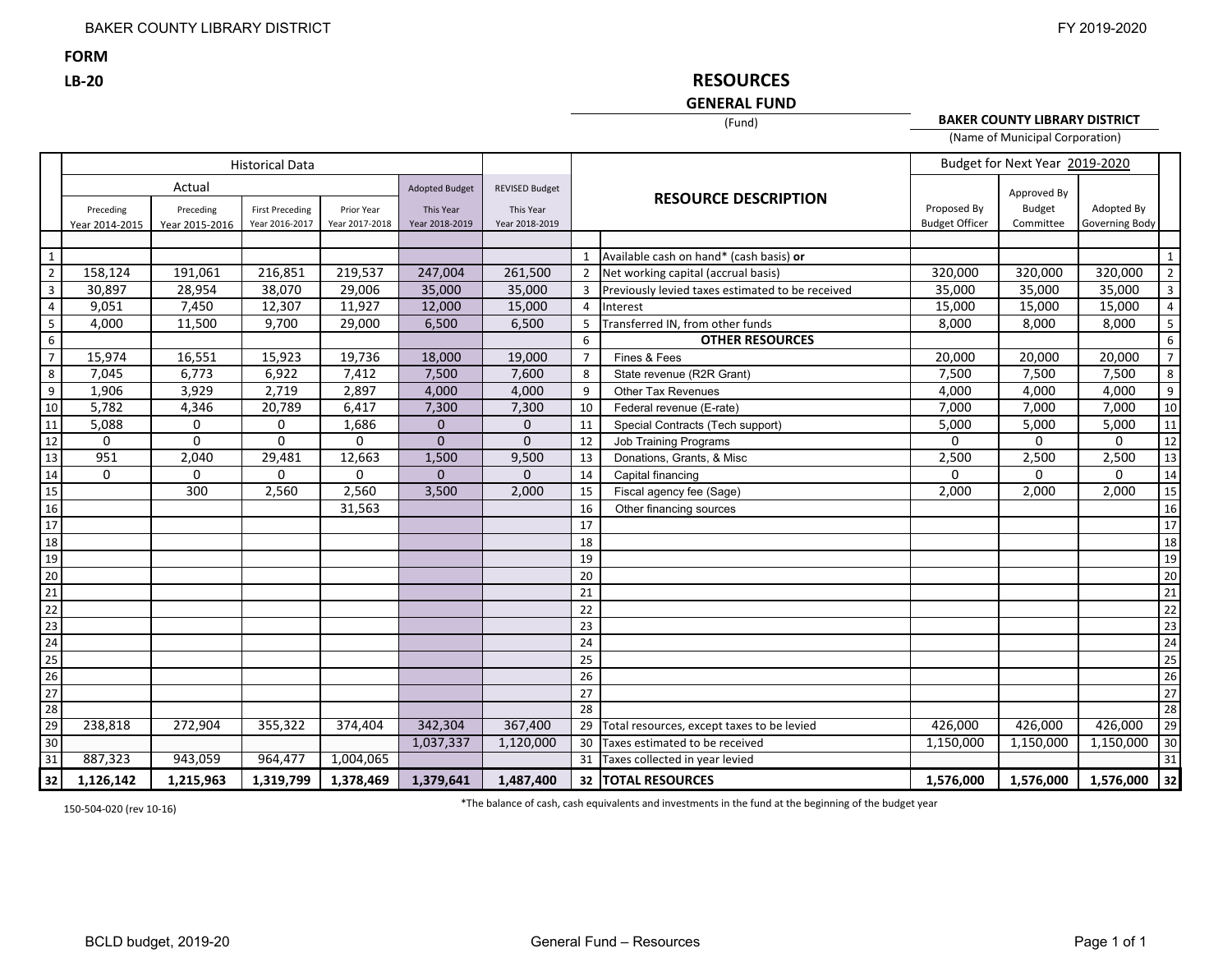### **REQUIREMENTS SUMMARY**

**FORMLB‐30**

**ALLOCATED** TO AN ORGANIZATIONAL UNIT OR PROGRAM & ACTIVITY

**General Fund**

|                |                |                | <b>Historical Data</b> |                |                       |                       |                |                                                        |                       | Budget for Next Year 2019-2020 |                |                 |
|----------------|----------------|----------------|------------------------|----------------|-----------------------|-----------------------|----------------|--------------------------------------------------------|-----------------------|--------------------------------|----------------|-----------------|
|                |                | Actual         |                        |                | <b>Adopted Budget</b> | <b>REVISED Budget</b> |                | <b>REQUIREMENTS FOR:</b>                               |                       |                                |                |                 |
|                | Preceding      | Preceding      | <b>First Preceding</b> | Prior Year     | This Year             | This Year             |                | (Name of Org. Unit or Program & Activity)              | Proposed By           | Approved By                    | Adopted By     |                 |
|                | Year 2014-2015 | Year 2015-2016 | Year 2016-2017         | Year 2017-2018 | Year 2018-2019        | Year 2018-2019        |                |                                                        | <b>Budget Officer</b> | <b>Budget Committee</b>        | Governing Body |                 |
| 1              |                |                |                        |                |                       |                       | $\mathbf{1}$   | PERSONNEL SERVICES                                     |                       |                                |                | 1               |
| $\overline{2}$ | 445,567        | 493,233        | 512,454                | 537,297        | 554,511               | 551,619               | $\overline{2}$ | <b>Salaries</b>                                        | 564,823               | 564,823                        | 564,823        | $\overline{2}$  |
| 3              | 178,759        | 193,018        | 189,357                | 212,305        | 219,454               | 224,259               | 3              | <b>Benefits</b>                                        | 254,543               | 254,543                        | 254,543        | 3               |
| 4              | 0              | 0              | 0                      |                | $\mathbf{0}$          |                       | $\overline{a}$ | Special Contracts - Grants, Tech Support, Job Training |                       |                                |                | $\overline{4}$  |
| 5              | 0              | 0              |                        | 22,380         |                       |                       | 5              | Severance                                              |                       |                                |                | 5               |
| 6              | 0              | 0              | 10                     |                | $\overline{0}$        |                       | 6              | <b>Payroll Expenses</b>                                |                       |                                |                | 6               |
| 7              |                |                |                        |                |                       |                       | -7             |                                                        |                       |                                |                | $\overline{7}$  |
| 8              | 624,326        | 686,252        | 701,821                | 771,982        | 773,965               | 775,878               | 8              | <b>TOTAL PERSONNEL SERVICES</b>                        | 819,366               | 819,366                        | 819,366        | 8               |
| 9              | 13.9           | 13.9           | 14.0                   | 14.7           | 15.2                  | 15.2                  | 9              | <b>Total Full-Time Equivalent (FTE)</b>                | 15.0                  | 15.0                           | 15.0           | 9               |
| 10             |                |                |                        |                |                       |                       | 10             | <b>MATERIALS AND SERVICES</b>                          |                       |                                |                | 10              |
| 11             | 100,810        | 95,908         | 99,802                 | 91,538         | 83,000                | 120,000               | 11             | <b>Collection Development</b>                          | 120,000               | 120,000                        | 120,000        | 11              |
| 12             | 10,676         | 12,603         | 12,579                 | 13,042         | 13,521                | 13,521                | 12             | Library Consortium                                     | 14,350                | 14,350                         | 14,350         | 12              |
| 13             | 60,369         | 68,992         | 72,918                 | 155,510        | 125,700               | 92,500                | 13             | Facilities & IT Maintenance                            | 84,400                | 84,400                         | 84,400         | 13              |
| 14             | 42,546         | 34,382         | 45.698                 | 40,881         | 43.430                | 47,265                | 14             | <b>Corporate Costs</b>                                 | 46.080                | 46,080                         | 46,080         | 14              |
| 15             | 81,852         | 87,975         | 84,140                 | 96,394         | 95,915                | 109,245               | 15             | <b>Library Operations</b>                              | 111,545               | 111,545                        | 111,545        | 15              |
| 16             | 2,000          | 2,000          | 2,000                  | 2,000          | 4,000                 | 2,000                 | 16             | <b>Debt Service</b>                                    | 2,000                 | 2,000                          | 2,000          | 16              |
| 17             |                |                |                        |                |                       |                       | 17             |                                                        |                       |                                |                | 17              |
| 18             |                |                |                        |                |                       |                       | 18             |                                                        |                       |                                |                | 18              |
| 19             |                |                |                        |                |                       |                       | 19             |                                                        |                       |                                |                | 19              |
| 20             |                |                |                        |                |                       |                       | 20             |                                                        |                       |                                |                | 20              |
| 27             | 298,254        | 301,860        | 317,137                | 399,365        | 365,566               | 384,531               | 27             | <b>TOTAL MATERIALS AND SERVICES</b>                    | 378,375               | 378,375                        | 378,375        | $\overline{27}$ |
| 28             |                |                |                        |                |                       |                       | 28             | <b>CAPITAL OUTLAY</b>                                  |                       |                                |                | 28              |
| 29             | 0              | 0              | 70,314                 | 0              | 1,000                 | 1,000                 | 29             |                                                        | 10,000                | 10,000                         | 10,000         | 29              |
| 30             |                |                |                        |                |                       |                       | 30             |                                                        |                       |                                |                | 30              |
| 31             |                |                |                        |                |                       |                       | 31             |                                                        |                       |                                |                | 31              |
| 32             |                |                |                        |                |                       |                       | 32             |                                                        |                       |                                |                | 32              |
| 33             |                |                |                        |                |                       |                       | 33             |                                                        |                       |                                |                | 33              |
| 34             |                |                |                        |                |                       | 34                    |                |                                                        |                       |                                |                | 34              |
| 35             | $\Omega$       | $\Omega$       | 70,314                 | 0              | 1.000                 | 1.000                 | 35             | <b>TOTAL CAPITAL OUTLAY</b>                            | 10.000                | 10.000                         | 10,000         | 35              |
| 36             | 922,580        | 988,112        | 1,089,272              | 1,171,347      | 1,140,531             | 1,161,409             |                | 36   ORGANIZATIONAL UNIT / ACTIVITY TOTAL              | 1,207,741             | 1,207,741                      | 1,207,741      | 36              |

150‐504‐030 (Rev 10‐16)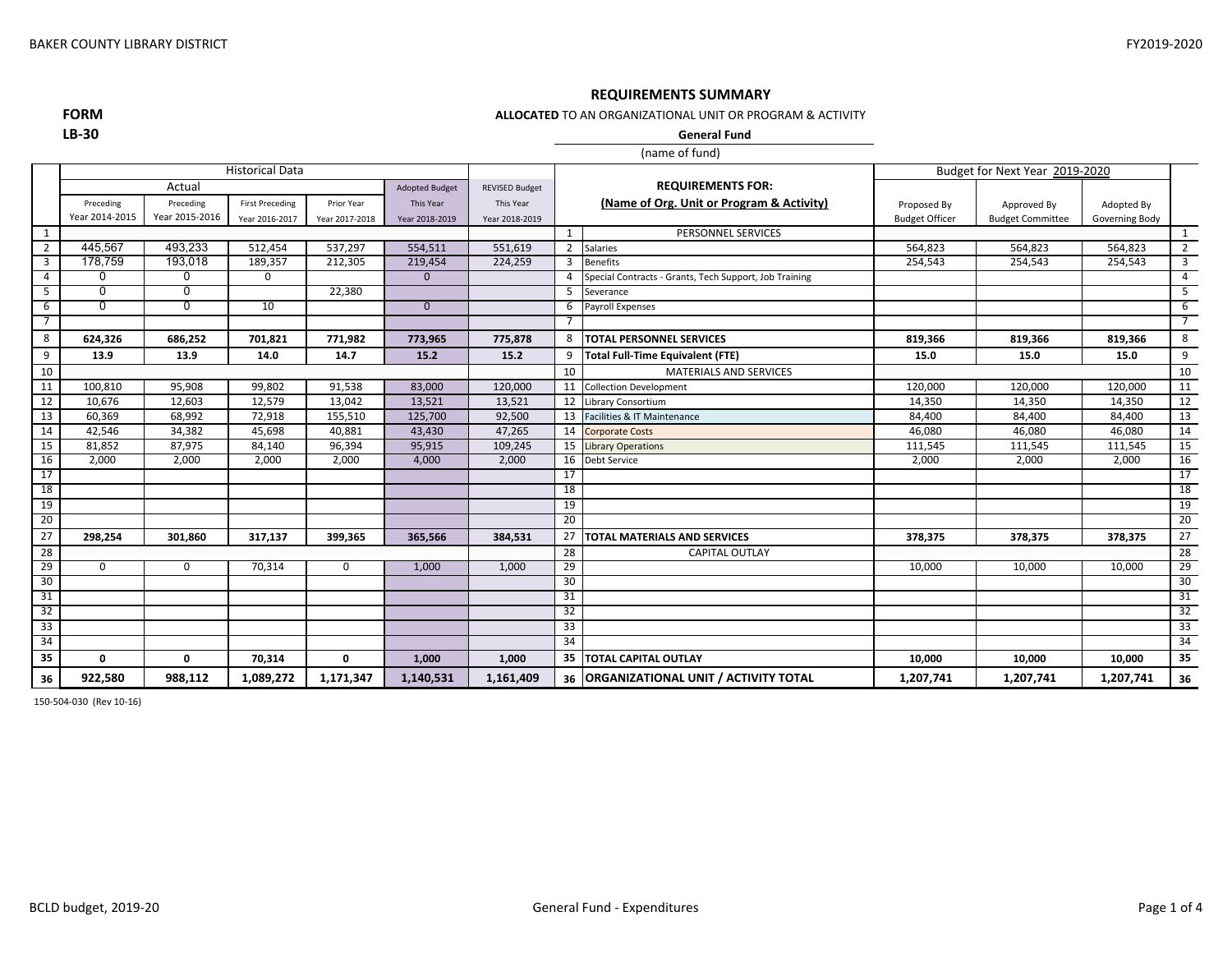### **REQUIREMENTS SUMMARY**

### **NOT ALLOCATED** TO AN ORGANIZATIONAL UNIT OR PROGRAM

**FORMLB‐30**

(name of fund) **General Fund**

|                              |                | <b>Historical Data</b> |                        |                |                       |                       |                     | Budget for Next Year 2019-2020                            |                       |                         |                |                              |
|------------------------------|----------------|------------------------|------------------------|----------------|-----------------------|-----------------------|---------------------|-----------------------------------------------------------|-----------------------|-------------------------|----------------|------------------------------|
|                              |                | Actual                 |                        |                | <b>Adopted Budget</b> | <b>REVISED Budget</b> |                     | <b>REQUIREMENTS DESCRIPTION</b>                           |                       |                         |                |                              |
|                              | Preceding      | Preceding              | <b>First Preceding</b> | Prior Year     | This Year             | This Year             |                     |                                                           | Proposed By           | Approved By             | Adopted By     |                              |
|                              | Year 2014-2015 | Year 2015-2016         | Year 2016-2017         | Year 2017-2018 | Year 2018-2019        | Year 2018-2019        |                     |                                                           | <b>Budget Officer</b> | <b>Budget Committee</b> | Governing Body |                              |
| 1                            |                |                        |                        |                |                       |                       | $\mathbf{1}$        | PERSONNEL SERVICES NOT ALLOCATED                          |                       |                         |                | $1\overline{ }$              |
| $\overline{2}$               |                |                        |                        |                |                       |                       | $\overline{2}$      |                                                           |                       |                         |                | $\overline{2}$               |
| 3<br>$\overline{\mathbf{4}}$ |                |                        |                        |                | $\mathbf{0}$          |                       | उ<br>$\overline{4}$ |                                                           |                       |                         |                | 3<br>$\overline{\mathbf{4}}$ |
|                              | 0              | $\mathbf 0$            |                        |                |                       |                       |                     | <b>TOTAL PERSONNEL SERVICES</b>                           | 0                     | $\mathbf 0$             | $\mathbf 0$    |                              |
| 5                            |                |                        |                        |                |                       |                       | 5                   | <b>Total Full-Time Equivalent (FTE)</b>                   |                       |                         |                | 5                            |
| 6<br>7                       | 0              | 0                      |                        |                | $\overline{0}$        |                       | 6                   | MATERIALS AND SERVICES NOT ALLOCATED                      |                       |                         |                | 6<br>7                       |
| ెర                           |                |                        |                        |                |                       |                       | -8                  |                                                           |                       |                         |                | ४                            |
| 9                            | 0              | $\mathbf 0$            |                        |                | $\mathbf{0}$          | $\mathbf{0}$          | 9                   | <b>TOTAL MATERIALS AND SERVICES</b>                       | 0                     | 0                       | $\mathbf 0$    | 9                            |
| 10                           |                |                        |                        |                |                       |                       | 10                  | CAPITAL OUTLAY NOT ALLOCATED                              |                       |                         |                | 10                           |
| 11<br>-12                    | <sup>0</sup>   | O                      |                        |                |                       |                       | 11<br>ΊZ            |                                                           |                       |                         |                | 11<br>12                     |
| 13                           | 0              | $\mathbf 0$            |                        |                | $\mathbf{0}$          | $\mathbf{0}$          | 13                  | <b>TOTAL CAPITAL OUTLAY</b>                               | 0                     | 0                       | $\mathbf 0$    | 13                           |
| 14                           |                |                        |                        |                |                       |                       | 14                  | <b>DEBT SERVICE</b>                                       |                       |                         |                | 14                           |
| 15                           |                |                        |                        |                |                       |                       | 15                  |                                                           |                       |                         |                | 15                           |
| <sup>10</sup>                |                |                        |                        |                |                       |                       | 16                  |                                                           |                       |                         |                | Ţр                           |
| 17                           | 0              | $\mathbf 0$            |                        |                | $\mathbf 0$           | $\mathbf 0$           | 17                  | <b>TOTAL DEBT SERVICE</b>                                 | $\mathbf 0$           | $\mathbf 0$             | $\pmb{0}$      | 17                           |
| 18<br>-19                    |                |                        |                        |                |                       |                       | 18<br>-19           | <b>SPECIAL PAYMENTS</b>                                   |                       |                         |                | 18<br>19                     |
| ZU                           |                |                        |                        |                |                       |                       | zu                  |                                                           |                       |                         |                | ZU                           |
| 21                           | 0              | $\mathbf 0$            |                        |                | $\mathbf 0$           | $\mathbf{0}$          | 21                  | <b>TOTAL SPECIAL PAYMENTS</b>                             | 0                     | $\mathbf 0$             | $\mathbf 0$    | 21                           |
| 22                           |                |                        |                        |                |                       |                       | 22                  | <b>INTERFUND TRANSFERS</b>                                |                       |                         |                | 22                           |
| 23                           | 2,500          | 1,000                  | 1,000                  | $\mathbf 0$    | 1,000                 | 2,500                 | 23                  | Transfer - Technology & Election                          | 2,500                 | 2,500                   | 2,500          | 23                           |
| 24                           | 10,000         | 10,000                 | 10,000                 | 10,000         | 10,000                | 10,000                | 24                  | Transfer - Severance Liability                            | 10,000                | 10,000                  | 10,000         | 24                           |
| 25                           |                |                        |                        |                |                       |                       | 25                  | <b>Transfer - Capital Improvement Fund</b>                | 40,000                | 40,000                  | 40,000         | 25                           |
| 26                           |                |                        |                        |                |                       |                       | 26                  |                                                           |                       |                         |                | 26                           |
| 27                           |                |                        |                        |                |                       |                       | 27                  |                                                           |                       |                         |                | 27                           |
| 28                           | 12,500         | 11,000                 | 11,000                 | 10,000         | 11,000                | 12,500                |                     | 28 TOTAL INTERFUND TRANSFERS                              | 52,500                | 52,500                  | 52,500         | 28                           |
| 29                           |                |                        |                        |                | 5,000                 | 5,000                 |                     | 29 OPERATING CONTINGENCY                                  | 5,000                 | 5,000                   | 5,000          | 29                           |
| 30                           | 12,500         | 11,000                 | 11,000                 | 10,000         | 16,000                | 17,500                |                     | 30 Total Requirements NOT ALLOCATED                       | 57,500                | 57,500                  | 57,500         | $30\,$                       |
| 31                           | 922,580        | 988,112                | 1,089,272              | 1,171,347      | 1,140,531             | 1,161,409             | 31                  | Total Requirements for ALL Org. Units/Progams within fund | 1,207,741             | 1,207,741               | 1,207,741      | 31                           |
| 32                           |                |                        |                        |                |                       |                       | 32                  | Reserved for future expenditure                           | 310,759               | 310,759                 | 310,759        | 32                           |
| 33                           | 191,061        | 216,851                | 219,537                | 197,121        |                       |                       | 33                  | Ending balance (prior years)                              |                       |                         |                | 33                           |
| 34                           |                |                        |                        |                | 223,110               | 308,491               | 34                  | UNAPPROPRIATED ENDING FUND BALANCE                        | 0                     | $\mathbf 0$             | $\mathbf{0}$   | 34                           |
| 35                           | 1,126,141      | 1,215,963              | 1,319,809              | 1,378,468      | 1,379,642             | 1,487,400             |                     | 35 TOTAL REQUIREMENTS                                     | 1,576,000             | 1,576,000               | 1,576,000      | 35                           |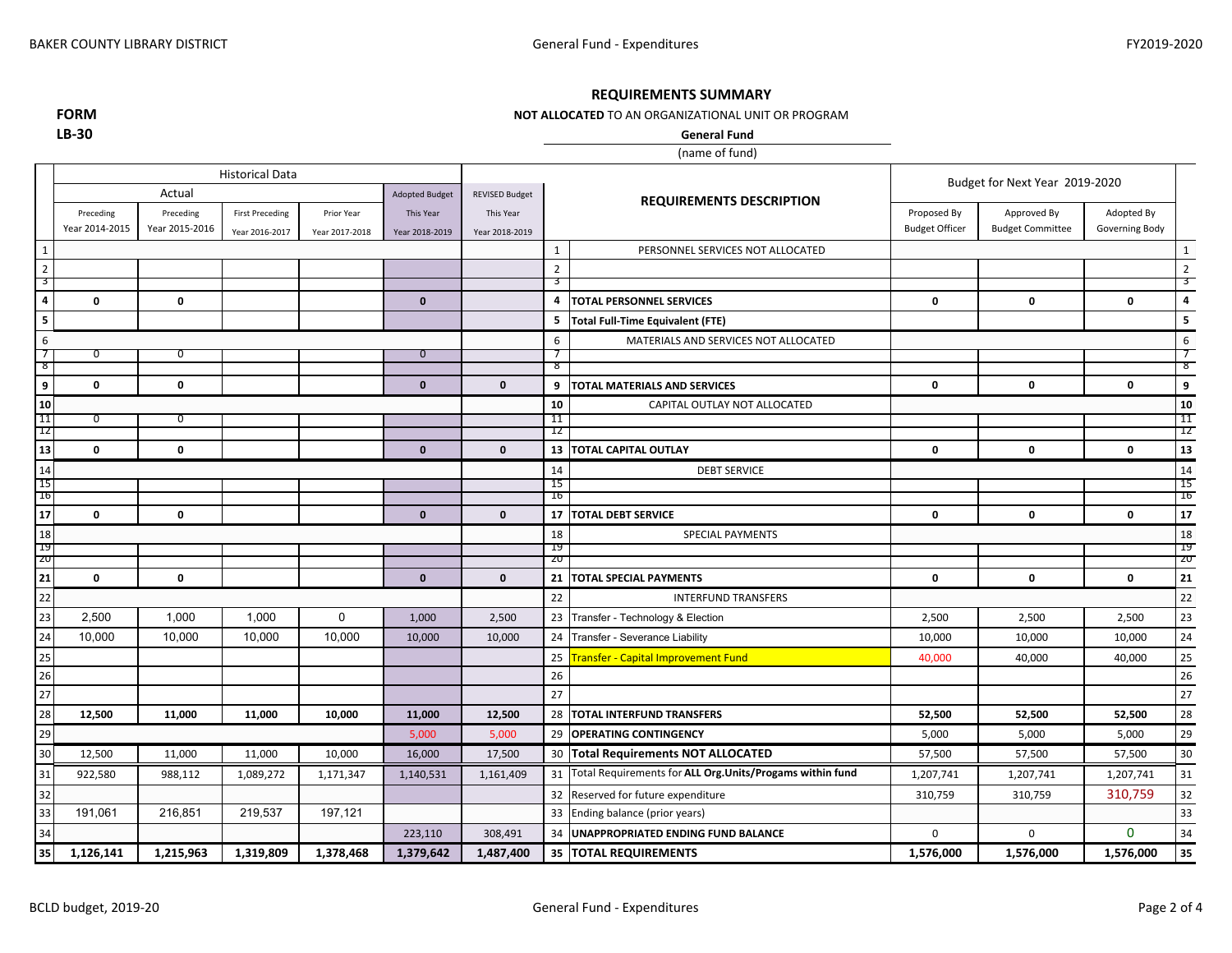# **REQUIREMENTS SUMMARY**

### **NOT ALLOCATED** TO AN ORGANIZATIONAL UNIT OR PROGRAM

**FORMLB‐30**

### **General Fund**

### (name of fund)

|                |                                                    | <b>Historical Data</b> |            |                |                       |                                 |                       | Budget for Next Year 2019-2020 |                |  |
|----------------|----------------------------------------------------|------------------------|------------|----------------|-----------------------|---------------------------------|-----------------------|--------------------------------|----------------|--|
|                | Actua                                              |                        |            | Adopted Budget | <b>REVISED Budget</b> | <b>REQUIREMENTS DESCRIPTION</b> |                       |                                |                |  |
| Preceding      | Preceding                                          | <b>First Preceding</b> | Prior Year | This Year      | This Year             |                                 | Proposed By           | Approved By                    | Adopted By     |  |
| Year 2014-2015 | Year 2015-2016<br>Year 2016-2017<br>Year 2017-2018 |                        |            | Year 2018-2019 | Year 2018-2019        |                                 | <b>Budget Officer</b> | <b>Budget Committee</b>        | Governing Body |  |

150‐504‐030 (Rev 10‐16)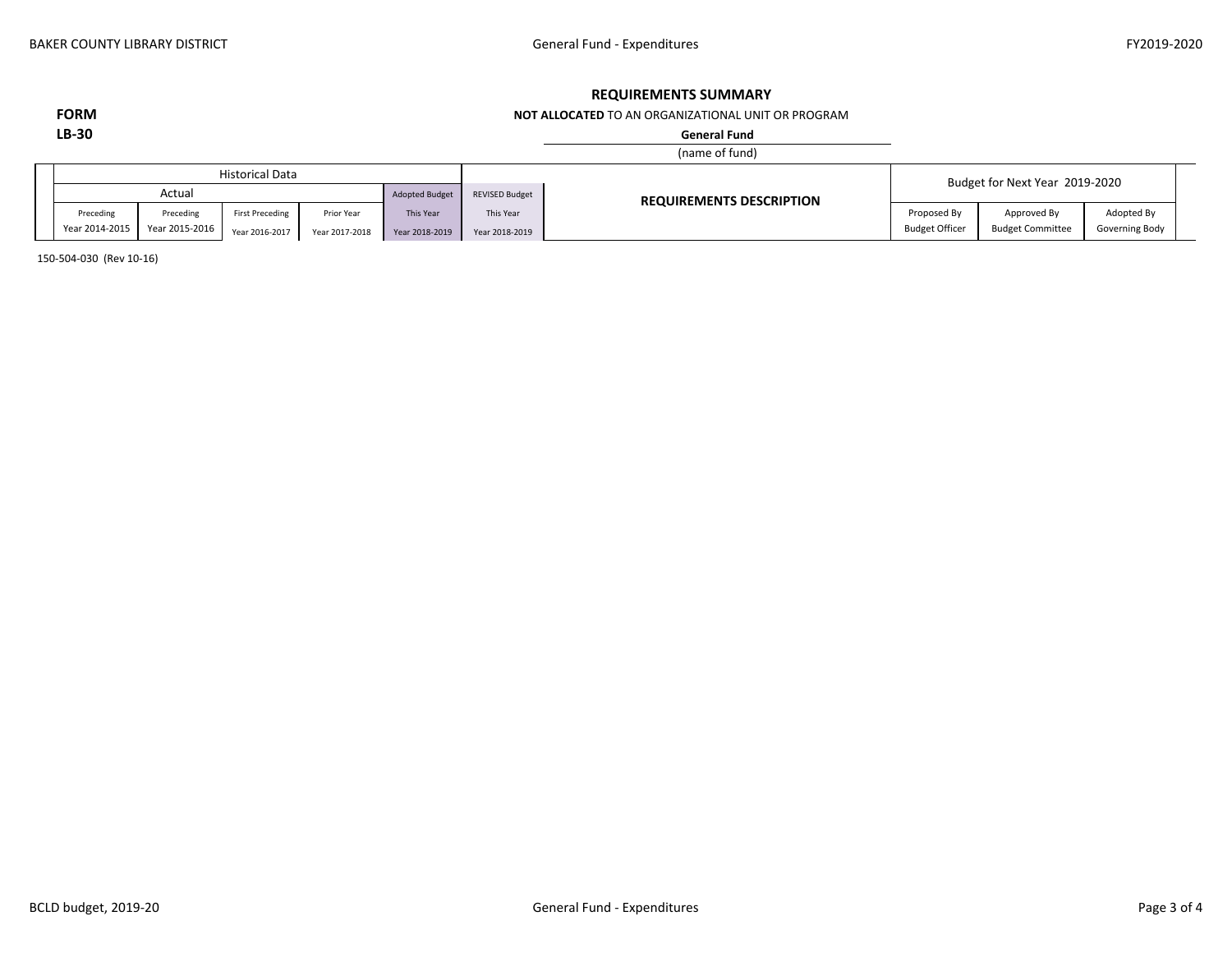**FORM**

**LB‐31**

# **DETAILED REQUIREMENTS**

### **GENERAL FUND**

(Name of Fund)

|                         |                |                | <b>Historical Data</b> |                |                       |                       |                |                                       |                                                            |            |            |                       | Budget for Next Year 2019-2020 |                |                |
|-------------------------|----------------|----------------|------------------------|----------------|-----------------------|-----------------------|----------------|---------------------------------------|------------------------------------------------------------|------------|------------|-----------------------|--------------------------------|----------------|----------------|
|                         |                | Actual         |                        |                | <b>Adopted Budget</b> | <b>REVISED Budget</b> |                |                                       |                                                            |            |            |                       |                                |                |                |
|                         | Preceding      | Preceding      | <b>First Preceding</b> | Prior Year     | <b>This Year</b>      | This Year             |                | <b>REQUIREMENTS FOR:</b>              | <b>Personnel Services</b>                                  |            |            | Proposed by           | Approved by                    | Adopted by     |                |
|                         | Year 2014-2015 | Year 2015-2016 | Year 2016-2017         | Year 2017-2018 | Year 2018-2019        | Year 2018-2019        |                |                                       |                                                            |            |            | <b>Budget Officer</b> | <b>Budget Committee</b>        | Governing Body |                |
| 1                       |                |                |                        |                |                       |                       |                | <b>Object Classification</b>          | <b>Detail</b>                                              | <b>HRS</b> | <b>FTE</b> |                       |                                |                | 1              |
| $\overline{2}$          | 71,718         | 72,436         | 73,884                 | 75,362         | 76,866                | 76,866                | $\overline{2}$ | MGT5                                  | Library Director                                           | 40         | 1.0        | 83,212                | 83,212                         | 83,212         | $\overline{2}$ |
| $\overline{\mathbf{3}}$ | 47,653         | 48,123         | 49,086                 | 40,053         | 45,960                | 45,960                | $\overline{3}$ | 16/5                                  | IT Network and Systems Administrator                       | 14         | 0.3        | 18,118                | 18,118                         | 18,118         | $\overline{3}$ |
| $\overline{4}$          | 23,214         | 27,539         | 27,820                 | 28,488         | 28,947                | 28,947                | $\overline{a}$ | 14/5                                  | Admin Assistant - Business Mgr                             | 25         | 0.6        | 29,675                | 29,675                         | 29,675         | $\overline{4}$ |
| 5                       | 41.159         | 41,570         | 42,402                 | 43,250         | 32,927                | 25,200                | 5              | 10/1                                  | Admin Assistant - Library Mgr                              | 40         | 1.0        | 35,434                | 35,434                         | 35,434         | 5              |
| 6                       | 8,522          | 35,910         | 38,460                 | 39,229         | 42,008                | 42,008                | 6              | 12/5                                  | Librarian II - Tech Svcs / Cataloging                      | 40         | 1.0        | 43,066                | 43,066                         | 43,066         | 6              |
| $\overline{7}$          | 6,045          | 4,060          | 8,506                  | 7,190          | 13,504                | 8,800                 | $\overline{7}$ | 5/5                                   | Library Asst I - Public Services / Outreach (Bookmobile)   | 19         | 0.5        | 14,542                | 14,542                         | 14,542         | $7^{\circ}$    |
| 8                       | 30,722         | 34,200         | 36,628                 | 37,361         | 38,104                | 38,104                | 8              | 10/5                                  | Library Tech II - Coll Mgmt / Serials Specialist           | 40         | 1.0        | 39,058                | 39,058                         | 39,058         | 8              |
| 9                       | 24,099         | 22,930         | 30,134                 | 32,274         | 32,927                | 32,927                | 9              | 7/5                                   | Library Tech I - Public Services / Youth Svcs Specialist   | 40         | 1.0        | 33,750                | 33,750                         | 33,750         | 9              |
| 10                      |                |                |                        | 9,760          | 11,940                | 10,700                | 10             | 6/5                                   | Library Tech I - IT Asst                                   |            | 0.2        | 6,426                 | 6,426                          | 6,426          | 10             |
| 11                      | 12,183         | 8,102          | 5,236                  | 6,360          |                       | 5,000                 | 11             | 5/5                                   | Library Asst I - Public Services                           |            | 0.2        | 5,552                 | 5,552                          | 5,552          | 11             |
| 12                      | 12,575         | 18,035         | 19,286                 | 26,231         | 26,654                | 31,000                | 12             | 6/5                                   | Library Asst I - Coll Mgmt / Processing                    | 38         | 1.0        | 30,523                | 30,523                         | 30,523         | 12             |
| 13                      | 18,833         | 21.053         | 22,837                 | 25,762         | 26,654                | 28,100                | 13             | 6/5                                   | Library Asst II - Col Mgmt / Processing & Eval. Specialist | 38         | 1.0        | 30,523                | 30,523                         | 30,523         | 13             |
| 14                      | 28,962         | 32,715         | 31,903                 | 32,685         | 37,807                | 37,807                | 14             | 12/5                                  | Librarian II - Community Services + Coll Mgmt              | 36         | 0.9        | 38,760                | 38,760                         | 38,760 14      |                |
| 15                      | 4.290          | 4.971          |                        |                |                       |                       | 15             | 5/5                                   | Library Asst I - Public Services / Outreach (Bookmobile)   |            |            |                       |                                | $\Omega$       | 15             |
| 16                      | 58,418         | 62,091         | 67,413                 | 68,399         | 66,356                | 68,100                | 16             | $5/1-5$                               | Library Asst I - Public Services / Outreach (Branch Leads) | 98.5       | 2.5        | 72,707                | 72,707                         | 72,707         | 16             |
| 17                      | 6,370          | 7,096          | 11,060                 | 26,638         | 28,222                | 29,000                | 17             | 6/5                                   | <b>Facilities Maintenance</b>                              | 40         | 1.0        | 32,129                | 32,129                         | 32,129         | 17             |
| 18                      | 18,585         | 18,699         | 19,646                 |                |                       |                       | 18             | 13/5                                  | Library Asst (prev Admin Asst - Lib Mgr)                   |            |            |                       |                                |                | 18             |
| 19                      | 6.088          | 3.907          | 7,838                  | 10,387         | 10,688                | 11,100                | 19             | 3/4                                   | Library Asst I - Public Services                           | 15         | 0.4        | 9,914                 | 9.914                          | 9,914          | 19             |
| 20                      | 15,171         | 14,412         | 10,394                 | 15,067         | 22,277                | 18,500                | 20             | 3/2                                   | Library Pages                                              | 38         | 1.0        | 23,920                | 23,920                         | 23,920         | 20             |
| 21                      | 9,875          | 8,654          | 9,761                  | 11,370         | 12,465                | 11,500                | 21             | $\boldsymbol{\mathsf{x}}$             | Temp staff                                                 | 20         | 0.5        | 15,693                | 15,693                         | 15,693 21      |                |
| 22                      | 1,085          | 244            | 160                    | 1,431          | 1,777                 | 2,000                 | 22             | $\mathsf{x}$                          | Staff training                                             |            | 0.1        | 1,822                 | 1,822                          | 1,822 22       |                |
| 23                      | 45,409         | 62,364         | 56,200                 | 75,203         | 77,358                | 77,139 23             |                | <b>BENEFITS</b>                       | <b>Retirement (PERS)</b>                                   |            |            | 103,364               | 103,364                        | 103,364        | 23             |
| 24                      | 33,617         | 36,202         | 37,862                 | 41,507         | 42,540                | 42,420 24             |                | <b>BENEFITS</b>                       | Social Security (FICA)                                     |            |            | 43,209                | 43,209                         | 43,209 24      |                |
| 25                      | 434            | 536            | 354                    | 518            | 556                   | 3,500                 | 25             | <b>BENEFITS</b>                       | State Unemployment Tax (SUTA @ .001) + Payroll Exp         |            |            | 3,389                 | 3,389                          | 3,389          | 25             |
| 26                      | 94,705         | 92,606         | 91,730                 | 91,556         | 95,838                | 98,500                | 26             | <b>BENEFITS</b>                       | Group Health Insurance                                     |            |            | 101,715               | 101,715                        | 101,715        | 26             |
| 27                      | 3,872          | 542            | 2,349                  | 2,569          | 2,558                 | 1,500                 | 27             | <b>BENEFITS</b>                       | Workers Comp Insurance                                     |            |            | 1,694                 | 1,694                          | 1,694          | 27             |
| 28                      | 723            | 768            | 862                    | 952            | 952                   | 1,200                 | 28             | <b>BENEFITS</b>                       | Life Insurance                                             |            |            | 1,172                 | 1,172                          | 1,172          | 28             |
| 29                      |                | 6.488          |                        | 22,380         |                       |                       | 29             | <b>BENEFITS</b>                       | Severance                                                  |            |            |                       |                                |                | 29             |
| 30                      |                |                |                        |                |                       |                       | 30             |                                       | Payroll expenses                                           |            |            |                       |                                |                | 30             |
| 31                      |                |                |                        |                |                       |                       | 31             |                                       |                                                            |            |            |                       |                                |                | 31             |
| 32                      | 13.9           | 13.9           | 14.0                   | 14.7           | 15.2                  | 15.2                  | 32             |                                       | Total Full Time Equivalent (FTE)*                          |            | 600 15.0   |                       | 15.0                           |                | 32             |
| 33                      |                |                |                        |                |                       |                       |                | 33 Ending balance (prior years)       |                                                            |            |            |                       |                                |                | 33             |
| 34                      |                |                |                        |                |                       |                       |                | 34 UNAPPROPRIATED ENDING FUND BALANCE |                                                            |            |            |                       |                                |                | 34             |
| $\overline{35}$         | 624,326        | 686.253        | 701,811                | 771,982        | 775,883               | 775.878 35            |                |                                       | <b>TOTAL REQUIREMENTS</b>                                  |            |            | 819,366               | 819,366                        | 819,366 35     |                |

150‐504‐031 (Rev 10‐16)

\* When budgeting for Personnel Services Expenditures, include number of related full‐time equivalent positions.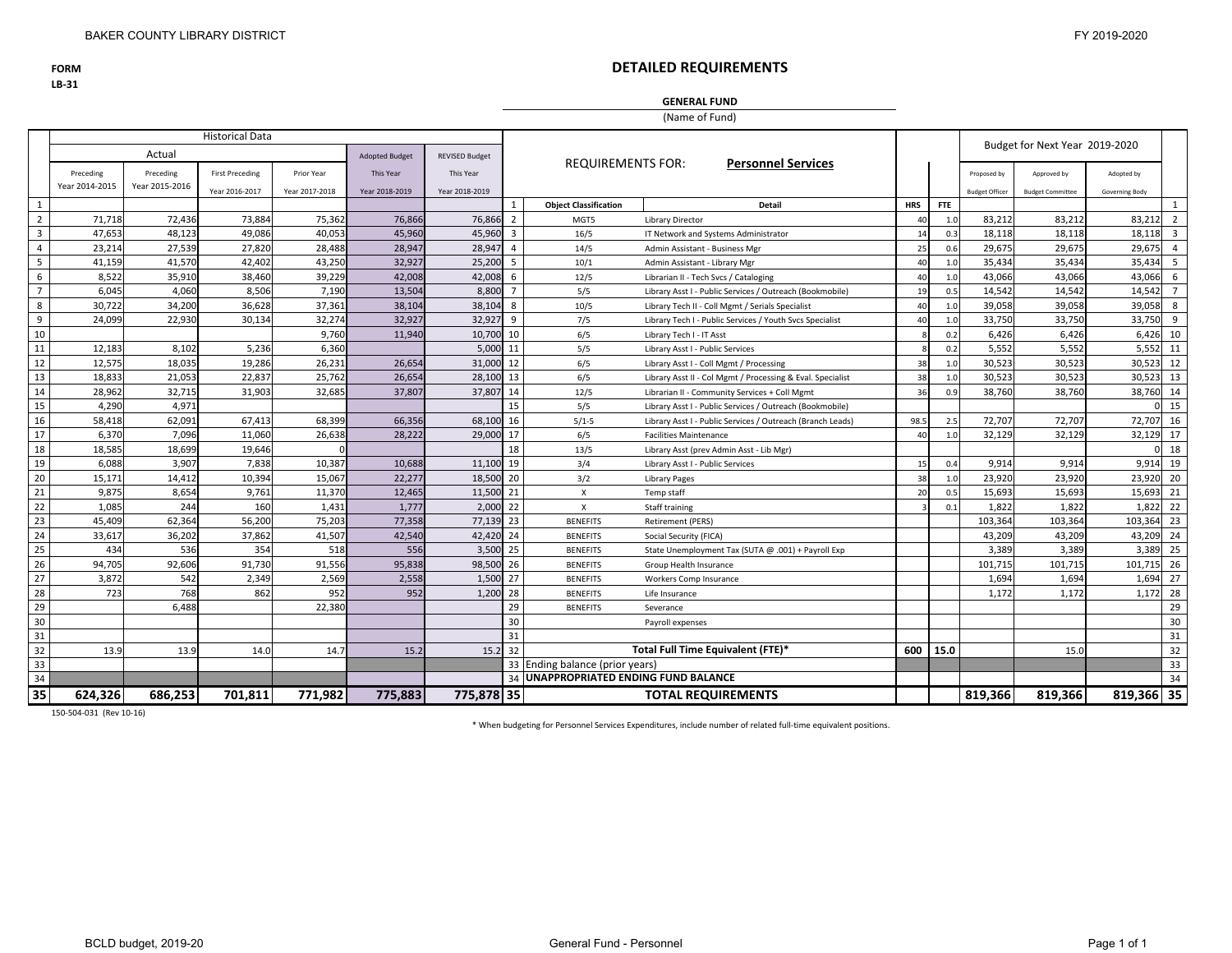**FORMLB‐31**

# **DETAILED REQUIREMENTS**

### **GENERAL FUND**

(Name of Fund)

|                | <b>Historical Data</b> |                |                        |                |                       |                       |                                                                             |                                                             |                       | Budget for Next Year 2019-2020 |                |                         |
|----------------|------------------------|----------------|------------------------|----------------|-----------------------|-----------------------|-----------------------------------------------------------------------------|-------------------------------------------------------------|-----------------------|--------------------------------|----------------|-------------------------|
|                |                        | Actual         |                        |                | <b>Adopted Budget</b> | <b>REVISED Budget</b> |                                                                             | <b>REQUIREMENTS FOR:</b><br><b>Materials &amp; Services</b> |                       |                                |                |                         |
|                | Preceding              | Preceding      | <b>First Preceding</b> | Prior Year     | <b>This Year</b>      | This Year             |                                                                             |                                                             | Proposed by           | Approved by                    | Adopted by     |                         |
|                | Year 2014-2015         | Year 2015-2016 | Year 2016-2017         | Year 2017-2018 | Year 2018-2019        | Year 2018-2019        |                                                                             |                                                             | <b>Budget Officer</b> | <b>Budget Committee</b>        | Governing Body |                         |
| 1              |                        |                |                        |                |                       |                       | -1                                                                          | <b>Object Classification</b><br><b>Detail</b>               |                       |                                |                | 1                       |
| $\overline{2}$ | 100,810                | 95,908         | 99,802                 | 91,538         | 83,000                | 120,000               | $\overline{2}$<br>Collection Development (Books, audiovisual, digital, etc) |                                                             | 120,000               | 120,000                        | 120,000        | $\overline{2}$          |
| $\overline{3}$ | 10,676                 | 12,603         | 12,579                 | 13,042         | 13,521                | 13,521                | $\overline{3}$                                                              | Library Catalog (Sage)                                      | 14.350                | 14,350                         | 14,350         | $\overline{\mathbf{3}}$ |
| $\overline{4}$ | 21,236                 | 27,399         | 32,094                 | 99,761         | 80,500                | 47,300                | $\overline{4}$                                                              | <b>Facilities Maintenance</b>                               | 38,500                | 38,500                         | 38,500         | $\overline{4}$          |
| 5              | 11,270                 | 10,420         | 12,325                 | 17,937         | 16,800                | 16,800                | -5                                                                          | Janitorial Contract                                         | 17,500                | 17,500                         | 17,500         | 5                       |
| 6              | 2,660                  | 2,121          | 2,768                  | 2,692          | 2,800                 | 2,800                 | 6                                                                           | Janitorial Supplies                                         | 2,800                 | 2,800                          | 2,800          | 6                       |
| $\overline{7}$ | 2,851                  | 3,078          | 2,690                  | 2,545          | 2,600                 | 2,600                 | $\overline{7}$<br>Equipment Maintenance Services / Lease                    |                                                             | 2,600                 | 2,600                          | 2,600          | $\overline{7}$          |
| 8              | 22,352                 | 25,974         | 18,952                 | 32,575         | 23,000                | 23,000                | 8<br><b>Computer Maintenance</b>                                            |                                                             | 23,000                | 23,000                         | 23,000         | 8                       |
| 9              | 7.001                  | 5.721          | 5.271                  | 9.051          | 7,000                 | 11.500                | 9                                                                           | <b>Bookmobile Operations</b>                                | 12.500                | 12.500                         | 12,500         | 9                       |
| 10             | 15,812                 | 16,265         | 16,672                 | 18,005         | 18,350                | 18,985                | 10                                                                          | Insurance                                                   | 19,200                | 19,200                         | 19,200         | 10                      |
| 11             | 6,361                  | 2,422          | 6,019                  | 5,837          | 4,000                 | 6,000                 | 11                                                                          | <b>Travel and Training</b>                                  | 8,500                 | 8,500                          | 8,500          | 11                      |
| 12             | 2,567                  |                | 5,827                  |                | 3,500                 | 3,000                 | 12                                                                          | Election                                                    |                       | $\cap$                         |                | 12                      |
| 13             | 7,650                  | 7,905          | 8,165                  | 8,400          | 8,650                 | 8,900                 | 13                                                                          | Audit                                                       | 9,450                 | 9,450                          | 9,450 13       |                         |
| 14             | 813                    | 855            | 1,080                  | 1,347          | 1,300                 | 1,900                 | 14                                                                          | <b>Bookkeeping</b>                                          | 1,300                 | 1,300                          | 1,300 14       |                         |
| 15             | 2,420                  | 2,856          | 2,744                  | 3,022          | 2,900                 | 3,400                 | 15                                                                          | Dues and subscriptions                                      | 2,900                 | 2,900                          | 2,900          | 15                      |
| 16             | 2,000                  | 2,000          | 2,000                  | 2,000          | 4,000                 | 2,000                 | 16                                                                          | Debt Service                                                | 2.000                 | 2,000                          | 2,000          | 16                      |
| 17             | 1,549                  | 1,487          | 1,908                  | 1.778          | 1,600                 | 1,800                 | 17                                                                          | Publication                                                 | 1.600                 | 1,600                          | 1,600          | 17                      |
| 18             | 1,042                  | 1,159          | 1,315                  | 1,172          | 1,380                 | 1,530                 | 18                                                                          | <b>Financial Mgt Fees</b>                                   | 1,380                 | 1,380                          | 1,380          | 18                      |
| 19             | 250                    | 250            |                        | 250            | 250                   | 250                   | 19                                                                          | <b>Legal Administration</b>                                 | 250                   | 250                            | 250            | 19                      |
| 20             | 2,958                  | 1,183          | 1,968                  | 1,070          | 1,500                 | 1,500                 | 20                                                                          | <b>Public Programs</b>                                      | 1,500                 | 1,500                          | 1,500          | 20                      |
| 21             | 2,955                  | 2,964          | 3,970                  | 4,193          | 4,200                 | 4,800                 | 21                                                                          | <b>Branch Mileage</b>                                       | 5,000                 | 5,000                          | 5,000          | 21                      |
| 22             | 11,647                 | 17,440         | 13,672                 | 15,973         | 15,000                | 21,000                | 22                                                                          | <b>Library Services Supplies</b>                            | 20,000                | 20,000                         | 20,000         | 22                      |
| 23             | 4,133                  | 4,599          | 6,086                  | 10,611         | 10,500                | 11,000                | 23                                                                          | Youth Programs (Summer Reading, storytime, teen)            | 12,000                | 12,000                         | 12,000         | 23                      |
| 24             | 1,494                  | 1,572          | 1.445                  | 1,206          | 1,500                 | 1.500                 | 24                                                                          | Postage/Freight                                             | 1.500                 | 1,500                          | 1.500          | 24                      |
| 25             | 41,528                 | 42,352         | 40,215                 | 39,790         | 40,975                | 42,155                | 25                                                                          | Utilities                                                   | 43,105                | 43,105                         | 43,105         | 25                      |
| 26             | 13,095                 | 13,327         | 13,480                 | 15,570         | 16,740                | 17,290                | 26                                                                          | Telecommunications                                          | 17,440                | 17,440                         | 17,440         | 26                      |
| 27             | 1,125                  |                |                        |                |                       |                       | 27                                                                          | Special contracts - grants, tech support travel             |                       |                                |                | 27                      |
| 28             |                        |                |                        |                |                       |                       | 28                                                                          | Miscellaneous                                               |                       |                                |                | 28                      |
| 31             |                        |                |                        |                |                       |                       | 31                                                                          | Total Full Time Equivalent (FTE)*                           |                       |                                |                | 31                      |
| 32             |                        |                |                        |                |                       |                       | 32                                                                          | Ending balance (prior years)                                |                       |                                |                | 32                      |
| 33             |                        |                |                        |                |                       |                       | 33                                                                          | <b>UNAPPROPRIATED ENDING FUND BALANCE</b>                   |                       |                                |                | 33                      |
| 34             | 298,254                | 301,860        | 313,047                | 399,365        | 365,566               | 384,531 34            |                                                                             | <b>TOTAL REQUIREMENTS</b>                                   | 378,375               | 378,375                        | 378,375 34     |                         |

150‐504‐031 (Rev 10‐16)

\* When budgeting for Personnel Services Expenditures, include number of related full‐time equivalent positions.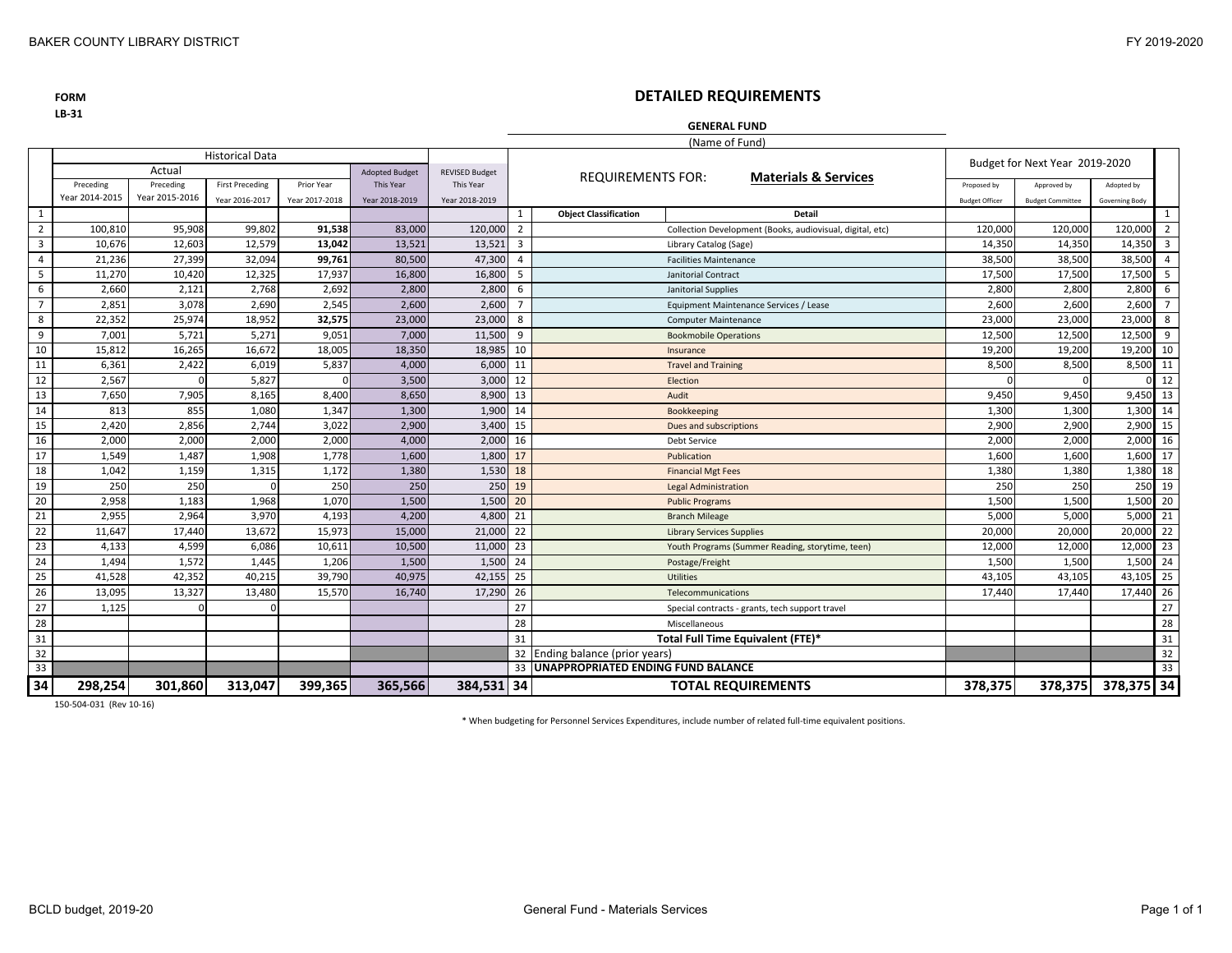**FORMLB‐10**

**RESOURCES AND REQUIREMENTS** (Fund) OTHER USES

**SPECIAL FUND**

(Name of Municipal Corporation) BAKER COUNTY LIBRARY DISTRICT

|                 |                |                     | <b>Historical Data</b> |                |                                    |                                    |                                          |                                                  |                |                                                         |                       | Budget for Next Year 2019-2020 |                |                |
|-----------------|----------------|---------------------|------------------------|----------------|------------------------------------|------------------------------------|------------------------------------------|--------------------------------------------------|----------------|---------------------------------------------------------|-----------------------|--------------------------------|----------------|----------------|
|                 | Preceding      | Actual<br>Preceding | <b>First Preceding</b> | Prior Year     | <b>Adopted Budget</b><br>This Year | <b>REVISED Budget</b><br>This Year |                                          |                                                  |                | <b>DESCRIPTION</b><br><b>RESOURCES AND REQUIREMENTS</b> | Proposed By           | Approved By                    | Adopted By     |                |
|                 | Year 2014-2015 | Year 2015-2016      | Year 2016-2017         | Year 2017-2018 | Year 2018-2019                     | Year 2018-2019                     |                                          |                                                  |                |                                                         | <b>Budget Officer</b> | <b>Budget Committee</b>        | Governing Body |                |
| $\,$ 1 $\,$     |                |                     |                        |                |                                    |                                    | $\mathbf{1}$                             |                                                  |                | <b>RESOURCES</b>                                        |                       |                                |                |                |
| $\frac{2}{3}$   |                |                     |                        |                |                                    |                                    |                                          | 2 Cash on hand * (cash basis), or                |                |                                                         |                       |                                |                |                |
|                 | 148,998        | 158,577             | 151,771                | 161,309        | 120,000                            | 120,900                            |                                          | 3 Working Capital (accrual basis)                |                |                                                         | 131,550               | 131,550                        | 131,550        |                |
| $\overline{4}$  |                |                     |                        |                |                                    |                                    |                                          | Previously levied taxes estimated to be received |                |                                                         |                       |                                |                |                |
| $\frac{1}{5}$   | 688            | 871                 | 1,445                  | 2,519          | 1,500                              | 3,325                              | 5                                        | Interest                                         |                |                                                         | 3,825                 | 3,825                          | 3,825          | 5              |
| $\,6\,$         | 12,500         | 11,000              | 11,000                 | 10,000         | 12,500                             | 12,500                             |                                          | 6 Transferred IN, from other funds               |                |                                                         | 12,500                | 12,500                         | 12,500         | 6              |
| $\overline{7}$  | 8,000          | 27,835              | 27,672                 | $\mathbf 0$    | 10,000                             | 10,000                             |                                          | <b>Grants and Loans</b>                          |                |                                                         | 20,000                | 20,000                         | 20,000         |                |
| 8               | 1,220          | 1,977               | 522                    | 4,669          | 1,000                              | 20,000                             |                                          | 8 Donations                                      |                |                                                         | 2,000                 | 2,000                          | 2,000          | 8              |
| $\overline{9}$  | 3,279          | 3,935               | 5,500                  | 5,196          | 6,000                              | 9.200                              |                                          | 9 Book Sales online                              |                |                                                         | 7.500                 | 7,500                          | 7,500          | $\overline{9}$ |
| 10              |                | 6,562               |                        |                |                                    |                                    |                                          | 10 Other financing sources                       |                |                                                         |                       |                                |                | 10             |
| 11              | 174,684        | 210,757             | 197,910                | 183,693        | 151,000                            | 175,925                            |                                          | 11 Total Resources, except taxes to be levied    |                |                                                         | 177,375               | 177,375                        | 177,375        | 11             |
| 12              |                |                     |                        |                |                                    |                                    |                                          | 12 Taxes estimated to be received                |                |                                                         |                       |                                |                | 12             |
| 13              |                |                     |                        |                |                                    |                                    |                                          | 13 Taxes collected in year levied                |                |                                                         |                       |                                |                | 13             |
| 14              | 174,684        | 210,757             | 197,910                | 183,693        | 151,000                            | 175,925                            | 14                                       |                                                  |                | <b>TOTAL RESOURCES</b>                                  | 177,375               | 177,375                        | 177,375        | 14             |
| 16              |                |                     |                        |                |                                    |                                    | 15                                       |                                                  |                | <b>REQUIREMENTS **</b>                                  |                       |                                |                | 15             |
|                 |                |                     |                        |                |                                    |                                    |                                          | Org Unit or Prog &                               | Object         |                                                         |                       |                                |                |                |
| 16              |                |                     |                        |                |                                    |                                    | 16                                       | Activity                                         | Classification | Detail                                                  |                       |                                |                | 16             |
| 17              |                |                     | 1,476                  | 1,087          |                                    | 1,500                              | 17                                       | Personnel                                        |                | Wages                                                   | 1,500                 | 1,500                          | 1,500          | 17             |
| 18              |                |                     | 146                    | 135            |                                    |                                    | 18                                       | Personnel                                        |                | Payroll taxes & related                                 |                       |                                |                | 18             |
| 19              |                |                     |                        |                |                                    |                                    | 19                                       |                                                  |                |                                                         |                       |                                |                | 19             |
| 20              | 9,060          | 38,065              | 25,229                 | 21,954         | 86,900                             | 105,625                            | 20                                       | M&S                                              |                | Memorial & Grants Dept.                                 | 84,075                | 84,075                         | 84,075         | 20             |
| $\overline{21}$ | $\mathbf 0$    | 0                   | $\mathbf 0$            | $\mathbf 0$    | 3,000                              | 3,000                              | 21                                       | M&S                                              |                | Election reserve                                        | 3,000                 | 3,000                          | 3,000          | 21             |
| $\overline{22}$ | 1              | 1                   | 1                      | 89             | 1,000                              | 1,000                              | 22                                       | M&S                                              |                | Literacy Dept.                                          | 1,000                 | 1,000                          | 1,000          | 22             |
| 23              | 3,005          | 9,375               | $\overline{2}$         | 0              | 1,000                              | 1,000                              | 23                                       | M&S                                              |                | Technology Dept. Reserve                                | 2,000                 | 2,000                          | 2,000          | 23             |
| $\overline{24}$ |                | 0                   | $\Omega$               | 0              | 5,000                              | 5,000                              | 24                                       | M&S                                              |                | Capital Projects Dept. Contingency                      | 0                     | $\mathbf 0$                    | 0              | 24             |
| 25              | 41             | 45                  | 47                     | 0              | 52,500                             | 52,500                             | 25                                       | M&S                                              |                | Severance Liability Dept. Contingency                   | 62,500                | 62,500                         | 62,500         | 25             |
| 26              |                | $\Omega$            | $\Omega$               | $\mathbf 0$    | 100                                | 300                                | 26                                       | M&S                                              |                | Corporate Costs (Bank & sales fees)                     | 300                   | 300                            | 300            | 26             |
| $\overline{27}$ | 4,000          | 11,500              | 9,700                  | 29,000         | 1,500                              | 6,000                              | 27                                       | TRANSFER                                         |                | Transfer Out                                            | 23,000                | 23,000                         | 23,000         | 27             |
| $\overline{28}$ |                |                     |                        |                |                                    |                                    | 28                                       |                                                  |                |                                                         |                       |                                |                | 28             |
| 29              |                |                     |                        |                |                                    |                                    | 29                                       |                                                  |                |                                                         |                       |                                |                | 29             |
| 30              | 158,577        | 151,771             | 161,309                | 131,428        |                                    |                                    | 30<br>Ending balance (prior years)       |                                                  |                |                                                         |                       |                                | 30             |                |
| 31              |                |                     |                        |                | $\overline{0}$                     | $\Omega$                           | 31<br>UNAPPROPRIATED ENDING FUND BALANCE |                                                  |                |                                                         | $\Omega$              |                                |                | 31             |
| 32              | 174,684        | 210,757             | 197,910                | 183,693        | 151,000                            | 175,925                            | 32                                       |                                                  |                | <b>TOTAL REQUIREMENTS</b>                               | 177,375               | 177,375                        | 177,375        | 32             |

150‐504‐010 (Rev. 10‐16)

\*The balance of cash, cash equivalents and investments in the fund at the beginning of the budget year

\*\*List requirements by organizational unit or program, activity, object classification, then expenditure detail. If the requirement is "not allocated", then list

by object classification and expenditure detail.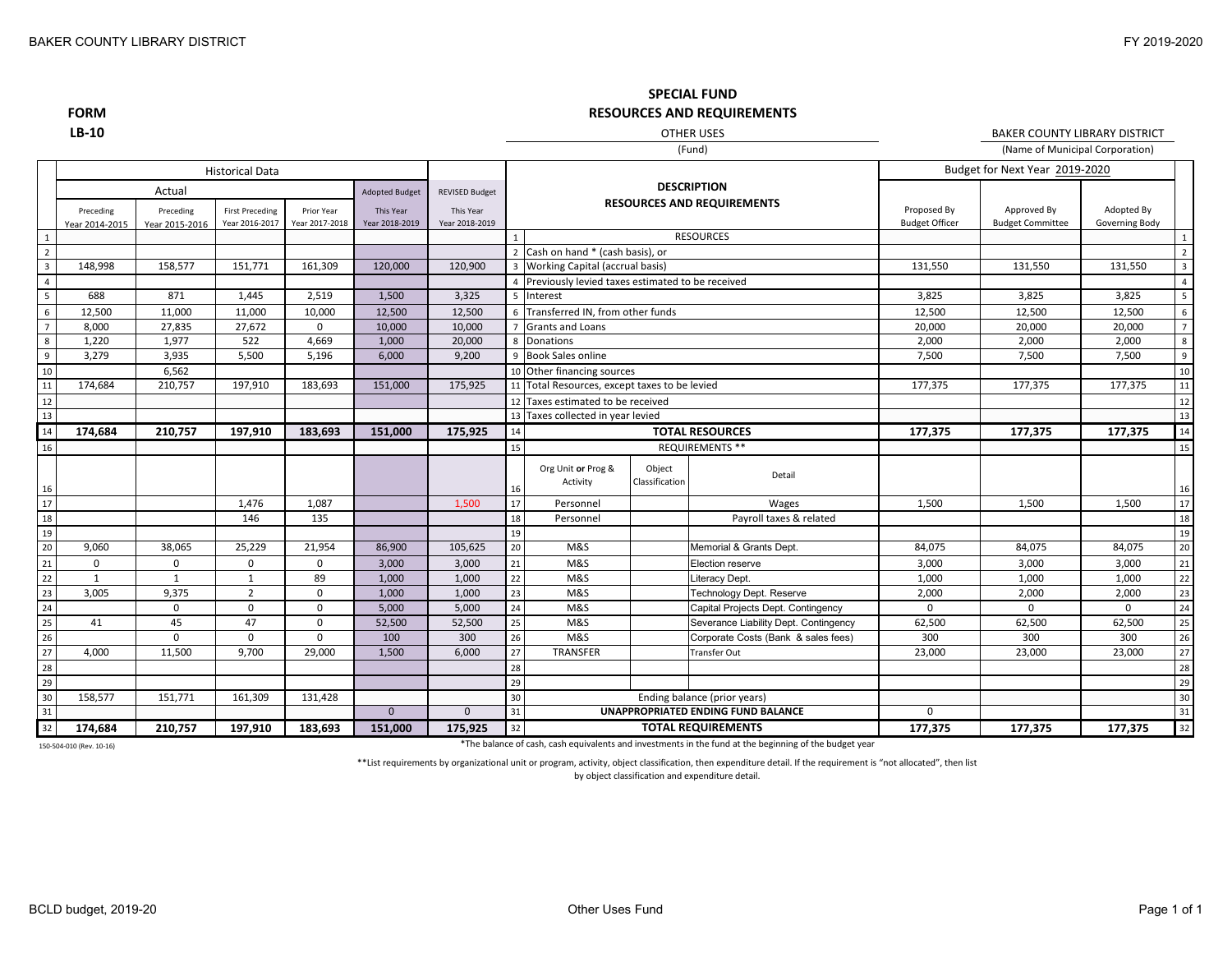## **SPECIAL FUND RESOURCES AND REQUIREMENTS**

**FORM LB‐10**

SAGE LIBRARY SYSTEM

(Name of Municipal Corporation) BAKER COUNTY LIBRARY DISTRICT

|                         |                             |                             |                                          |                              |                             | (Fund)                      |                         |                                                          |                          |                                                          | (Name of Municipal Corporation)      |                                        |                              |                         |  |
|-------------------------|-----------------------------|-----------------------------|------------------------------------------|------------------------------|-----------------------------|-----------------------------|-------------------------|----------------------------------------------------------|--------------------------|----------------------------------------------------------|--------------------------------------|----------------------------------------|------------------------------|-------------------------|--|
|                         |                             |                             | <b>Historical Data</b>                   |                              |                             |                             |                         |                                                          |                          |                                                          |                                      | Budget for Next Year 2019-2020         |                              |                         |  |
|                         |                             | Actual                      |                                          |                              | <b>Adopted Budget</b>       | <b>REVISED Budget</b>       |                         |                                                          |                          | <b>DESCRIPTION</b>                                       |                                      |                                        |                              |                         |  |
|                         | Preceding<br>Year 2014-2015 | Preceding<br>Year 2015-2016 | <b>First Preceding</b><br>Year 2016-2017 | Prior Year<br>Year 2017-2018 | This Year<br>Year 2018-2019 | This Year<br>Year 2018-2019 |                         |                                                          |                          | <b>RESOURCES AND REQUIREMENTS</b>                        | Proposed By<br><b>Budget Officer</b> | Approved By<br><b>Budget Committee</b> | Adopted By<br>Governing Body |                         |  |
| 1                       |                             |                             |                                          |                              |                             |                             | $\overline{1}$          |                                                          |                          | <b>RESOURCES</b>                                         |                                      |                                        |                              | 1                       |  |
| $\overline{2}$          |                             |                             |                                          |                              |                             |                             |                         | 2 Cash on hand * (cash basis), or                        |                          |                                                          |                                      |                                        |                              | $\overline{2}$          |  |
| $\overline{\mathbf{3}}$ | 95,000                      | 135,422                     | 148,801                                  | 179,053                      | 190,000                     | 202,000                     | $\overline{\mathbf{3}}$ | Working Capital (accrual basis)                          |                          |                                                          | 195,000                              | 195,000                                | 195,000                      | $\overline{\mathbf{3}}$ |  |
| $\overline{4}$          |                             |                             |                                          |                              |                             |                             | $\overline{4}$          | Previously levied taxes estimated to be received         |                          |                                                          |                                      |                                        |                              | $\overline{4}$          |  |
| $5\overline{)}$         |                             |                             | 0                                        | $\mathbf 0$                  | 10                          | 10                          | 5                       | Interest                                                 |                          |                                                          | 10                                   | 10                                     | 10                           | 5                       |  |
| $6\overline{6}$         | 193,160                     | 197,097                     | 203,697                                  | 209,006                      | 214,571                     | 205,000                     |                         | 6 Membership dues                                        |                          |                                                          | 215,951                              | 215,951                                | 215,951                      | 6                       |  |
| $\overline{7}$          |                             |                             |                                          |                              |                             |                             | $\overline{7}$          | Transferred IN, from other funds                         |                          |                                                          |                                      |                                        |                              | $\overline{7}$          |  |
| 8                       | 118,811                     | 95,404                      | 45,242                                   | 57,240                       | 55,000                      | 55,000                      | 8                       | <b>Restricted grants</b>                                 |                          |                                                          | 58,000                               | 58,000                                 | 58,000                       | 8                       |  |
| 9                       | 6,030                       | 772                         | 1,580                                    | 1,260                        | 2,600                       | 2,600                       |                         | 9 Miscellaneous revenue                                  |                          |                                                          | 1,500                                | 1,500                                  | 1,500                        | 9                       |  |
| 10                      | 7,118                       |                             |                                          |                              |                             |                             | 10                      | Proceeds from prior fiduciary account                    |                          |                                                          |                                      |                                        |                              | 10                      |  |
| 11                      |                             |                             |                                          |                              |                             |                             | 11                      |                                                          |                          |                                                          |                                      |                                        |                              | 11                      |  |
| 12                      | 420,119                     | 428,695                     | 399,320                                  | 446,559                      | 462,181                     | 464,610                     |                         | 12 Total Resources, except taxes to be levied<br>470,461 |                          |                                                          |                                      | 470,461                                | 470,461                      | 12                      |  |
| 13                      |                             |                             |                                          |                              |                             |                             |                         | 13 Taxes estimated to be received                        |                          |                                                          |                                      |                                        |                              | 13                      |  |
| 14                      |                             |                             |                                          |                              |                             |                             |                         | 14 Taxes collected in year levied                        |                          |                                                          |                                      |                                        |                              | 14                      |  |
| 15                      | 420,119                     | 428,695                     | 399,320                                  | 446,559                      | 462,181                     | 464,610                     | 15                      | <b>TOTAL RESOURCES</b><br>470,461                        |                          |                                                          |                                      | 470,461                                | 470,461                      | 15                      |  |
| 16                      |                             |                             |                                          |                              |                             |                             | 16                      |                                                          |                          | <b>REQUIREMENTS **</b>                                   |                                      |                                        |                              | 16                      |  |
| 17                      |                             |                             |                                          |                              |                             |                             | 17                      | Org Unit or Prog & Activity                              | Object<br>Classification | Detail                                                   |                                      |                                        |                              | 17                      |  |
| 18                      |                             |                             |                                          |                              |                             |                             |                         | 18 PERSONNEL SERVICES                                    |                          |                                                          |                                      |                                        |                              | 18                      |  |
| 19                      | 49,643                      | 55,708                      | 56,730                                   | 57,981                       | 59,700                      | 59,700                      | 19                      | PERSONNEL                                                | SALARIES                 | Systems administrator                                    | 60,900                               | 60,900                                 | 60,900                       | 19                      |  |
| 20                      | 5,165                       | 5,310                       | 4,936                                    | 5,632                        | 5,850                       | 5,850                       | 20                      | PERSONNEL                                                | SALARIES                 | Admin Assistant - Business Mgr                           | 6,000                                | 6,000                                  | 6,000                        | 20                      |  |
| 21                      | 54,808                      | 61,018                      | 61,666                                   | 63,613                       | 65,550                      | 65,550                      | 21                      |                                                          |                          | <b>Total Salaries</b>                                    | 66,900                               | 66,900                                 | 66,900                       | 21                      |  |
| 22                      |                             |                             |                                          |                              |                             |                             | 22                      |                                                          |                          |                                                          |                                      |                                        |                              | 22                      |  |
| 23                      | 7,206                       | 8,069                       | 8,600                                    | 13,036                       | 13,840                      | 13,840                      | 23                      | PERSONNEL                                                | <b>BENEFITS</b>          | Retirement                                               | 16,925                               | 16,925                                 | 16,925                       | $\overline{23}$         |  |
| 24                      | 4,096                       | 4,240                       | 4,717                                    | 4,866                        | 5,011                       | 5,011                       | 24                      | PERSONNEL                                                | <b>BENEFITS</b>          | Social Security                                          | 5,115                                | 5,115                                  | 5,115                        | 24                      |  |
| 25                      | 30                          | 47                          | 33                                       | 31                           | 80                          | 80                          | 25                      | PERSONNEL                                                | <b>BENEFITS</b>          | Worker's compensation                                    | 35                                   | 35                                     | 35                           | 25                      |  |
| 26                      | 9,810                       | 7,215                       | 7,226                                    | 7,538                        | 7,725                       | 7,725                       | 26                      | PERSONNEL                                                | <b>BENEFITS</b>          | Health insurance                                         | 8,215                                | 8,215                                  | 8,215                        | 26                      |  |
| 27                      | 48                          | 47                          | 57                                       | 70                           | 66                          | 300                         | 27                      | PERSONNEL                                                | <b>BENEFITS</b>          | Jnemployment insurance                                   | 267                                  | 267                                    | 267                          | 27                      |  |
| 28                      | 72                          | 95                          | 72                                       | 71                           | 100                         | 100                         | 28                      | PERSONNEL                                                | <b>BENEFITS</b>          | ife insurance                                            | 75                                   | 75                                     | 75                           | 28                      |  |
| 29<br>30                | 96<br>21,358                | 1,652<br>21,365             | 72<br>20,777                             | 100<br>25,712                | 85<br>26,907                | 110<br>27,166               | 29<br>30                | PERSONNEL                                                | <b>BENEFITS</b>          | Payroll insurance                                        | 110<br>30,742                        | 110                                    | 110<br>30,742                | 29<br>30                |  |
| 31                      | 76,166                      | 82,383                      | 82,443                                   | 89,325                       | 92,457                      | 92,716                      | 31                      |                                                          |                          | <b>Total benefits</b><br><b>TOTAL PERSONNEL SERVICES</b> | 97,642                               | 30,742<br>97,642                       | 97,642                       | 31                      |  |
| 32                      |                             |                             |                                          |                              |                             |                             | 32                      |                                                          |                          |                                                          |                                      |                                        |                              | 32                      |  |
| 33                      |                             |                             |                                          |                              |                             |                             | 33                      | <b>MATERIALS &amp; SERVICES</b>                          |                          |                                                          |                                      |                                        |                              | 33                      |  |
| 34                      | 745                         | 260                         | 294                                      | 234                          | 250                         | 400                         | 34                      |                                                          |                          | Telecommunications                                       | 250                                  | 250                                    | 250                          | 34                      |  |
| 35                      | 5,309                       | 1,733                       | 3,233                                    | 5,113                        | 4,500                       | 8,500                       | 35                      |                                                          |                          | Technology                                               | 4,500                                | 4,500                                  | 4,500                        | 35                      |  |
| 36                      | $\Omega$                    | $\mathbf 0$                 | $\mathbf 0$                              | $\mathbf 0$                  | $\mathbf{0}$                | $\mathbf{0}$                | 36                      |                                                          |                          | Accounting and auditing                                  | $\mathbf 0$                          | $\mathbf 0$                            | $\mathbf 0$                  | 36                      |  |
| 37                      | $\mathbf 0$                 | 300                         | $\mathsf 0$                              | 2,560                        | 3,494                       | 2,000                       | 37                      |                                                          |                          | Administrative services (BCLD)                           | 1,909                                | 1,909                                  | 1,909                        | 37                      |  |
| 38                      | 59,505                      | 54,908                      | 45,925                                   | 48,000                       | 61,800                      | 61,800                      | 38                      |                                                          |                          | System support (contracted)                              | 63,660                               | 63,660                                 | 63,660                       | 38                      |  |
| 39                      | 45,835                      | 45,922                      | 4,585                                    | 3,233                        | 2,500                       | 2,500                       | 39                      |                                                          |                          | Technical services                                       | 2,500                                | 2,500                                  | 2,500                        | 39                      |  |
| 40                      | $\mathbf 0$                 | 0                           | $\mathbf 0$                              | $\mathbf 0$                  | 250                         | 250                         | 40                      |                                                          |                          | Legal services                                           | 250                                  | 250                                    | 250                          | 40                      |  |
| 41                      | 2,583                       | 1,013                       | 3,661                                    | 1,554                        | 3,750                       | 3,750                       | 41                      |                                                          |                          | Dues and subscriptions                                   | 3,750                                | 3,750                                  | 3,750                        | 41                      |  |
| 42                      | 91                          | 64                          | 27                                       | 39                           | 50                          | 50                          | 42                      |                                                          |                          | Postage/freight                                          | 50                                   | 50                                     | 50                           | 42                      |  |
| 43                      | $\mathbf 0$                 | $\mathbf 0$                 | $\mathbf 0$                              | $\mathbf 0$                  | 25                          | 25                          | 43                      |                                                          |                          | Printing                                                 | 25                                   | 25                                     | $\overline{25}$              | 43                      |  |
|                         |                             |                             |                                          |                              |                             |                             |                         |                                                          |                          |                                                          |                                      |                                        |                              |                         |  |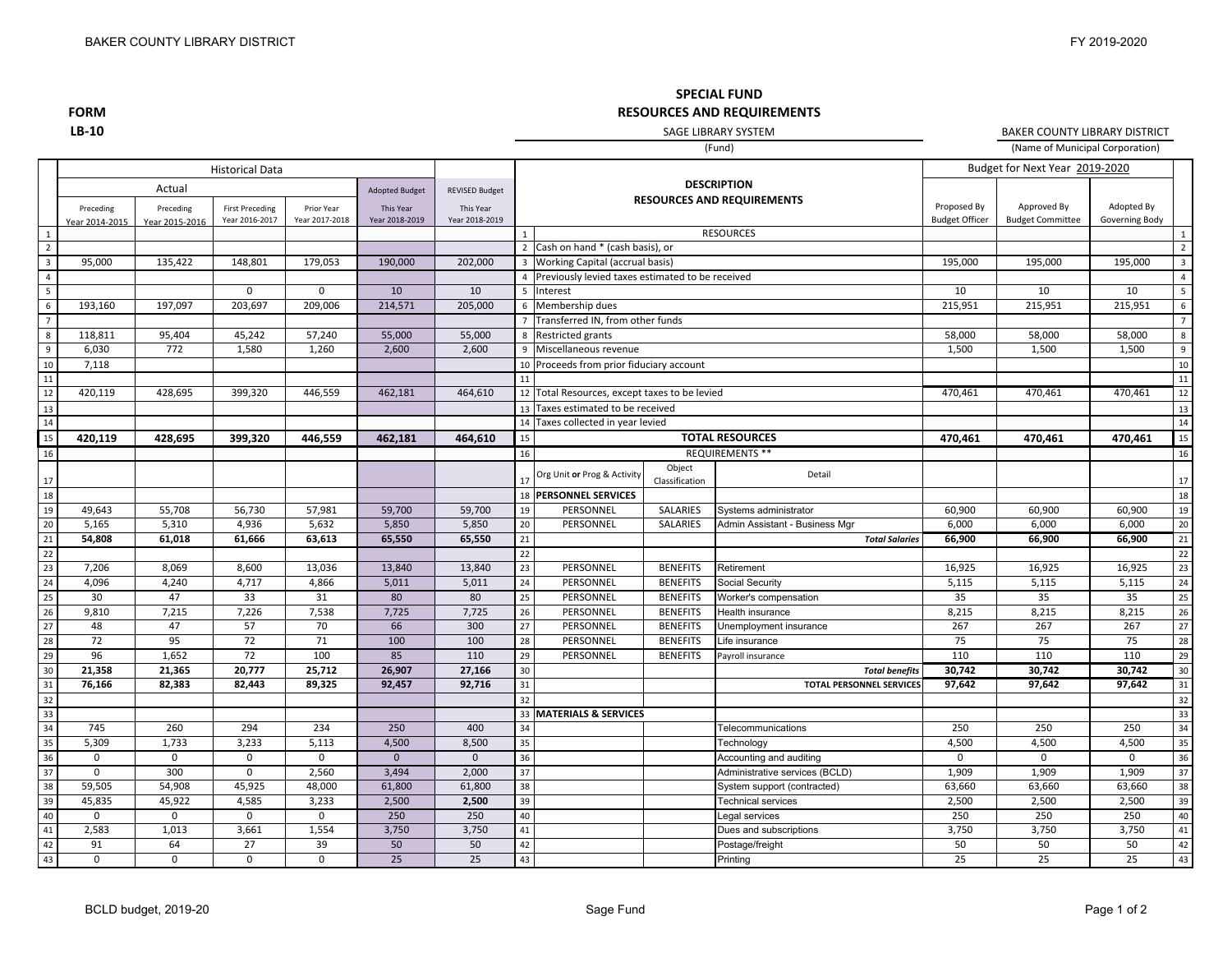### Adopted Budget REVISED Budget Historical DataBudget for Next Year 2019-2020 **SPECIAL FUND RESOURCES AND REQUIREMENTS** (Fund) **DESCRIPTION**SAGE LIBRARY SYSTEM(Name of Municipal Corporation) BAKER COUNTY LIBRARY DISTRICT

|    |                             | Actual                      |                                         |                              | <b>Adopted Budget</b>       | <b>REVISED Budget</b>       | <b>DESCRIPTION</b>                       |                              |                                       |                                      |                                        |                              |    |
|----|-----------------------------|-----------------------------|-----------------------------------------|------------------------------|-----------------------------|-----------------------------|------------------------------------------|------------------------------|---------------------------------------|--------------------------------------|----------------------------------------|------------------------------|----|
|    | Preceding<br>Year 2014-2015 | Preceding<br>Year 2015-2016 | <b>First Preceding</b><br>Year 2016-201 | Prior Year<br>Year 2017-2018 | This Year<br>Year 2018-2019 | This Year<br>Year 2018-2019 |                                          |                              | <b>RESOURCES AND REQUIREMENTS</b>     | Proposed By<br><b>Budget Officer</b> | Approved By<br><b>Budget Committee</b> | Adopted By<br>Governing Body |    |
| 44 | 624                         | 586                         | 94                                      | 297                          | 500                         | 1,500                       | 44                                       |                              | Supplies, Office                      | 400                                  | 400                                    | 400                          | 44 |
| 45 | 3,489                       | 2,460                       | 2,112                                   | 2,967                        | 2,500                       | 4,000                       | 45                                       |                              | Travel                                | 2,500                                | 2,500                                  | 2,500                        | 45 |
| 46 | 2,961                       | 4,115                       | 1,330                                   | 937                          | 5,000                       | 1,500                       | 46                                       |                              | Training & Professional Developmt     | 2,500                                | 2,500                                  | 2,500                        | 46 |
| 47 | 87,389                      | 81,689                      | 68,602                                  | 82,129                       | 95,000                      | 97,000                      | 147                                      |                              | Courier                               | 93,000                               | 93,000                                 | 93,000                       | 47 |
| 48 |                             |                             |                                         | 6,931                        | 12,000                      | 3,000                       | 48                                       |                              | Member credits                        | 1,000                                | 1,000                                  | 1,000                        | 48 |
| 49 | 208,531                     | 193,050                     | 129,863                                 | 153,994                      | 191,619                     | 186,275                     | 49                                       |                              | <b>TOTAL MATERIALS &amp; SERVICES</b> | 176,294                              | 176,294                                | 176,294                      | 49 |
| 50 |                             |                             |                                         |                              |                             |                             | 50                                       |                              |                                       |                                      |                                        |                              | 50 |
| 51 |                             |                             |                                         |                              |                             |                             |                                          | 51 RESERVE                   | <b>RESERVE FUNDS</b>                  |                                      |                                        |                              | 51 |
| 52 |                             |                             |                                         | 2,182                        | 25,000                      | 25,000                      | 52                                       |                              | Capital outlay                        | 25,000                               | 25,000                                 | 25,000                       | 52 |
| 53 | $\Omega$                    | υ                           |                                         | 0                            | 23,105                      | 23,105                      | 53                                       |                              | Contingency                           | 37,525                               | 37,525                                 | 37,525                       | 53 |
| 54 |                             |                             |                                         |                              |                             |                             | 54                                       |                              |                                       |                                      |                                        |                              | 54 |
| 55 |                             |                             |                                         |                              |                             |                             | 55                                       |                              |                                       |                                      |                                        |                              | 55 |
| 56 | 135,422                     | 153,263                     | 187,014                                 | 201,058                      |                             |                             | 56                                       | Ending balance (prior years) |                                       |                                      |                                        |                              | 56 |
| 57 |                             |                             |                                         |                              | 130,000                     | 137,514                     | 57<br>UNAPPROPRIATED ENDING FUND BALANCE |                              |                                       | 134,000                              | 134,000                                | 134,000                      | 57 |
| 58 | 420,119                     | 428,696                     | 399,320                                 | 446,559                      | 462,181                     | 464,610                     | 58<br><b>TOTAL REQUIREMENTS</b>          |                              | 470,461                               | 470,461                              | 470,461                                | 58                           |    |

150‐504‐010 (Rev. 10‐16)

**FORM LB‐10**

\*The balance of cash, cash equivalents and investments in the fund at the beginning of the budget year

\*\*List requirements by organizational unit or program, activity, object classification, then expenditure detail. If the requirement is "not allocated", then list by

object classification and expenditure detail.